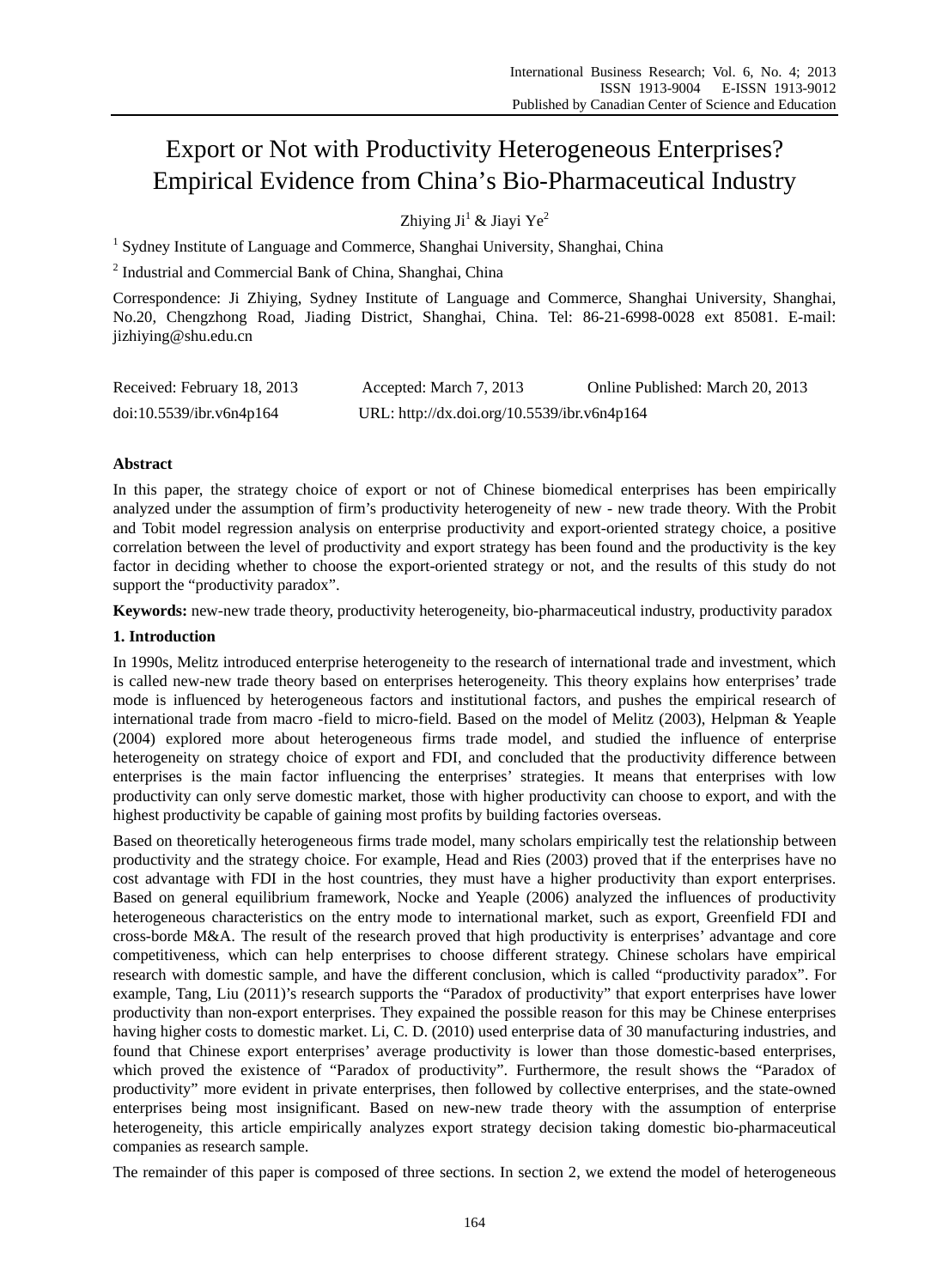enterprises' strategy choice and put forward some basic hypothesis. In section 3, the empirical analysis of strategy choice on the sample of bio-pharmaceutical industry is made. And the last part is the conclusion of this article.

# **2. The Extended Model and Basic Assumption of Heterogeneous Firms' Strategy Choice**

Based on the theoretical model by Helpman et al. (2004), this article builds an analyzing framework of enterprise heterogeneity and strategy choice (export or FDI). Assume that heterogeneous firm produces differentiated goods and consumers having the same preferences. So the utility function and consumption function can be described as the follows:

$$
u_j = \prod_s C_{js}^{\theta s} \tag{1}
$$

$$
C_{j_s} = \left[\int_{\omega \in \Omega_{j_s}} x_{j_s}(\omega)^{\alpha} d\omega\right]^{1/\alpha}, \quad \alpha \in (0,1)
$$

Here,  $x_{jk}(\omega)$  is the quantity of consumed products,  $\Omega_{jk}$  represents the quantity of production in industry s, country j.  $\alpha$  determines the elasticity of substitution between products (the elasticity of substitution is  $\sigma = \frac{1}{1 - \alpha} > 1$ ).  $\theta_s$  represents the share of aggregate expenditure in s industry, meanwhile,  $\sum_s \theta_s = 1$ . Then, the demand for products of s industry in country j is:

$$
x_{js}(\omega) = \frac{Y_j \theta_{s} p_{js}(\omega)^{-\sigma}}{p_{js}^{1-\sigma}}
$$
 (3)

Here,  $Y_j$  represents aggregate expenditure in country j,  $p_{js}(\omega)$  is the price of product  $\omega$ . We use  $P_{js}$  to represent the price index of s industry in j country, so

$$
P_{js} = \left[\int_{\omega \in \Omega_{js}} p_{js}(\omega)^{1-\sigma} d\omega\right]^{1/(1-\sigma)}
$$
(4)

Next, we assume that each firm can produce products with labor, and the wage level of country j is  $w_j$ , the productivity of heterogeneous firm is  $\varphi$ , which has empirical distribution of  $F(\varphi)$  meeting the Pareto optimality, and the shape parameter is k, then:

$$
F(\varphi) = 1 - \left(\frac{b}{\varphi}\right)^k, \quad 0 \le b \le \varphi \tag{5}
$$

Here, b represents the minimum productivity in this industry. We assume  $k > 1 + \sigma$ , which ensures the probability of different productivity to be limited distribution. And the variance of Pareto distribution can be described as:

$$
V(\varphi) = \frac{kb^2}{(k-2)(k-1)^2}, \quad k \in (2, +\infty)
$$
 (6)

The smaller the parameter k, the bigger the difference in the productivity it represents. We assume that the productivity changes with different industry. When an enterprise chooses to enter the market, it will face the fixed cost of domestic production. The parameter  $r$  measures the intra-industrial R&D density, and  $r > 1$ . An enterprise with a relatively higher R&D density will have a higher R&D cost. If an enterprise chooses to enter foreign markets, it will face the choice between export and FDI. If it chooses to export, it will take extra fixed cost  $f^x$ , domestic wage  $w_h$  and transportation cost  $\tau_i > 1$ . If the enterprise chooses to invest directly in foreign countries, it will take extra fixed cost  $f'$ , and avoid transportation cost but will face the local labor cost  $W_i$ .

The marginal cost of the enterprise from country h can be represented as:

- (1)  $c(\varphi) = zw_h / \varphi$ , when the enterprise sells goods in domestic market;
- (2)  $c(\varphi) = zw_h \tau_i / \varphi$ , when the enterprise exports its products to country *i*;
- (3)  $c(\varphi) = zw_i / \varphi$ , when the enterprise produces its products in country *i*.

According to the demand curve, we can get  $p(\varphi) = c(\varphi)/\alpha$ , and the profit function in domestic market is:

$$
\pi^D = A_h \varphi^{\sigma-1} (z w_h)^{1-\sigma} - rf^D \tag{7}
$$

In this function,  $A_h = (1 - \alpha) \alpha^{\sigma-1} \theta Y_h P_h^{\sigma-1}$ , which represents the adjusted demand level of country i's industry.  $\varphi^{\sigma-1}$  represents productivity exponent,  $\sigma \in (1, +\infty)$ . When  $\pi^D = 0$ , the enterprise's threshold of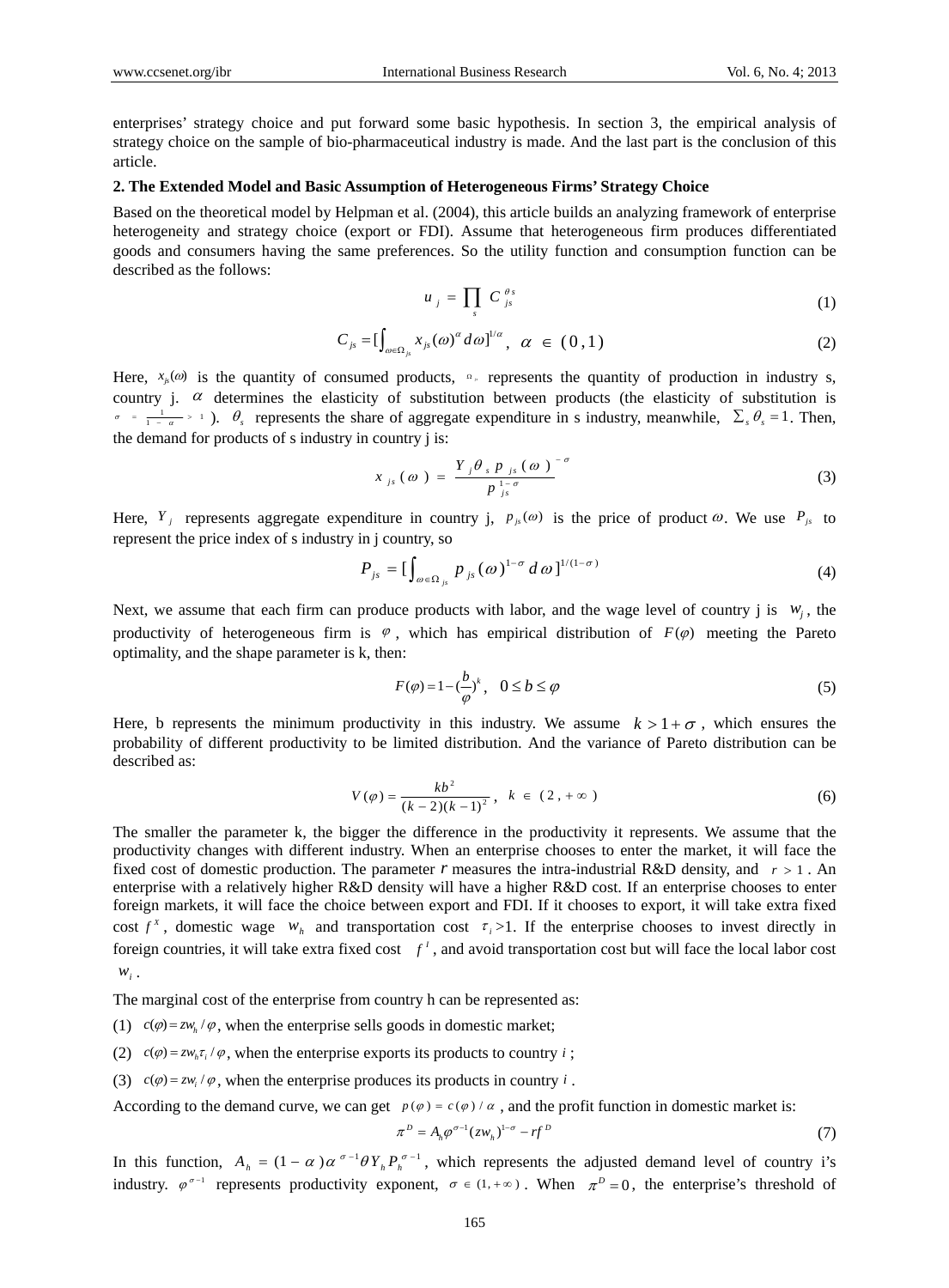entering domestic market is:

$$
\varphi^{D} = \left(\frac{rf^{D}}{A_{h}(zw_{h})^{1-\sigma}}\right)^{1/(\sigma-1)}
$$
\n(8)

If the enterprise's productivity is smaller than  $\varphi^p$ , it cannot enter this industry. If the enterprise's productivity is bigger than or equal to  $\varphi^p$ , it can enter this industry and sell products. Similarly, the extra profit of export enterprises is:

$$
\pi^{X} = A_{i} \varphi^{\sigma-1} \left( z w_{h} \tau_{i} \right)^{1-\sigma} - f^{X}
$$
\n(9)

When  $\pi^X = 0$ , the export enterprise's productivity threshold is:

$$
\varphi^X = \left[\frac{f^X}{A_i (zw_h \tau_i)^{1-\sigma}}\right]^{1/(\sigma-1)}
$$
\n(10)

The extra profit of the enterprises investing in the foreign markets is:

$$
\pi^{I} = A_{i} \varphi^{\sigma - 1} (zw_{i})^{1 - \sigma} - f^{I}
$$
 (11)

Taking  $\pi^1 = 0$ , the productivity threshold of FDI enterprise is:

$$
\varphi^{I} = \left[\frac{f^{I} - f^{X}}{A_{i} z^{1-\sigma} \left[w_{i}^{1-\sigma} - (w_{i} \tau_{i})^{1-\sigma}\right]}\right]^{1/(\sigma-1)}
$$
(12)

From the threshold we find that FDI strategy requiring the highest productivity, followed by export-oriented strategy, enterprises with lower productivity can only serve in domestic market, and the enterprise with the lowest productivity will exit from the market.

According to the theoretical model, the quantity of enterprises in the market and its productivity can be derived, thus we'll get the related hypothesis. According to the Pareto optimality assumption, the quantity of enterprises producing and selling goods in domestic market is:

$$
\delta^{b} = \frac{F(\varphi^{x}) - F(\varphi^{b})}{1 - F(\varphi^{b})} = 1 - (\varphi^{b} / \varphi^{x})^{k}
$$
 (13)

The sum of export-oriented enterprises and FDI enterprises is:

$$
\delta^N = \frac{1 - F(\varphi^X)}{1 - F(\varphi^D)} = (\varphi^D / \varphi^X)^k
$$
 (14)

And the quantity of FDI enterprises is:

$$
\delta^{\,l} = \frac{1 - F(\varphi^{\,l})}{1 - F(\varphi^{\,p})} = (\varphi^{\,p} \ / \ \varphi^{\,l})^k \tag{15}
$$

Thus the quantity of export-oriented enterprises is:

$$
\delta^X = \delta^N - \delta^I = (\varphi^D / \varphi^X)^k - (\varphi^D / \varphi^I)^k \tag{16}
$$

As the *k* has a relatively insignificant impact on  $\delta^x$ , we use the percentage of export-oriented enterprises to FDI enterprises to study the effect of productivity:  $\delta^{x_i} = \delta^{x_i}/\delta^i = (\phi^i/\phi^x)^i - 1$ ,  $\delta^{x_i}$  will increase with k increasing.

According to the analysis above, when  $A_n = A$ , we assume that  $f^{D} < \tau_i^{\sigma-1} f^X < (w_i / w_h)^{\sigma-1} f^I$ , then  $\phi < \phi < \phi$ , which means the optimal choice of enterprise's international strategy depends on the enterprise's productivity. As a result, the following hypotheses are made:

Hypothesis 1: When  $\varphi^b < \varphi < \varphi^x$ , the enterprise neither exports nor invests in the foreign markets directly, it only produce and sale its products in domestic market.

Hypothesis 2: When  $\varphi^x < \varphi < \varphi'$ , the enterprise not only sales products in domestic market, but also exports its products to foreign market.

Hypothesis 3: When  $\varphi > \varphi'$ , the enterprise invests in the foreign markets directly.

#### **3. Empirical Analysis on Export Strategy Choice of Productivity Heterogeneous Firms**

## *3.1 Sample and Data*

This article chooses 10 Chinese listed companies in China's bio-pharmaceutical industry. These companies are located in different regions with different business, as the typical of this industry. The time span is from 2006 to 2010. All the data is from the annual reports of companies and transformed to the prices in 2006.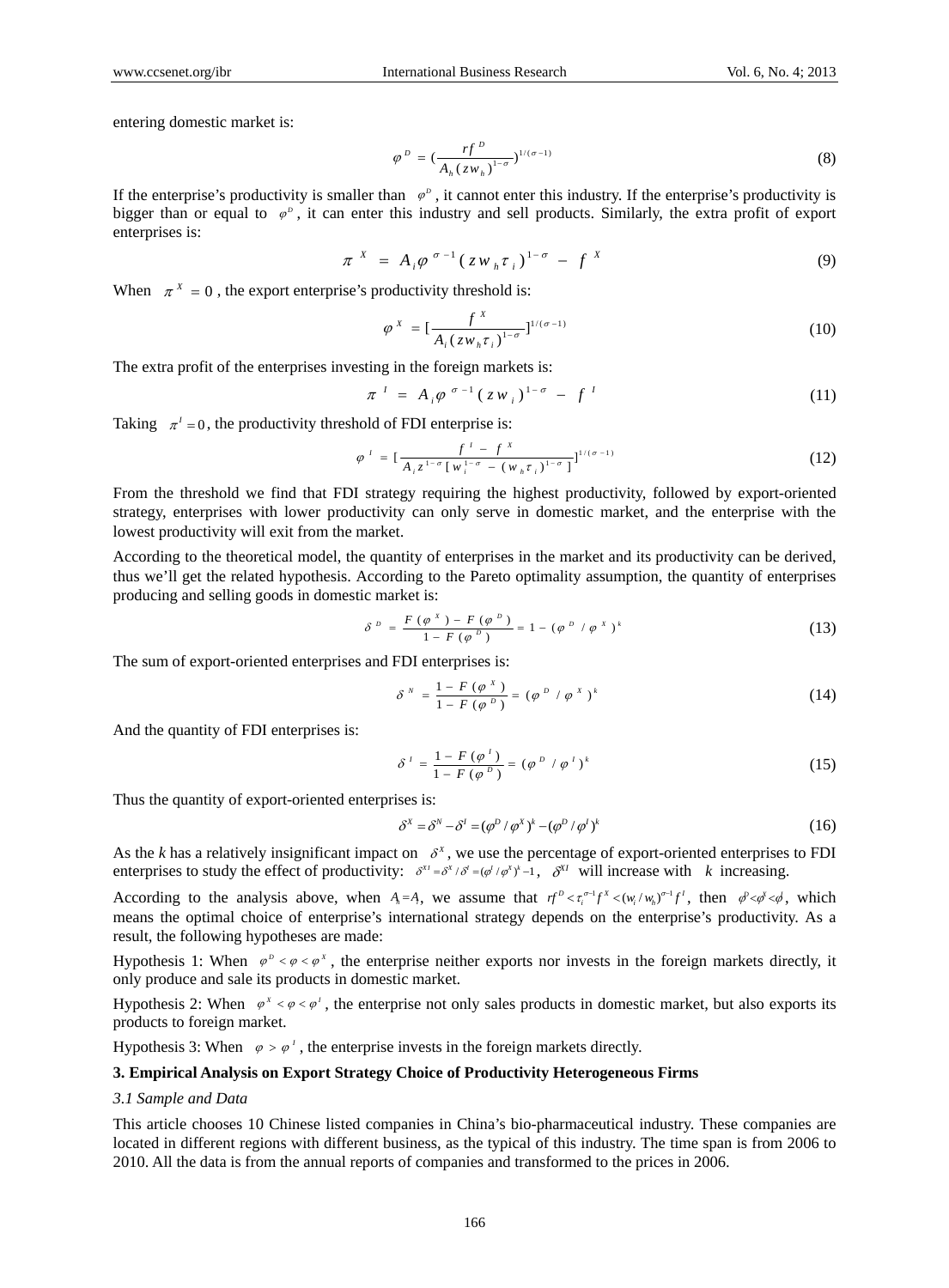### *3.2 Estimation of Heterogeneous Productivity with SFA*

SFA is first proposed by Aigner et al. (1977) and Meeusen and Van den Broek (1977), then Battese and Coelli (1992) improved this method by using panel data. In this article we choose the following Translog Production Function to estimate enterprises' productivity:

$$
y_{it} = \beta_0 + \sum_j \beta_j x_{jit} + \frac{1}{2} \sum_j \sum_h \beta_{jh} x_{jit} x_{hit} + \varepsilon_{it}
$$
  

$$
\varepsilon_{it} = v_{it} - u_{it}
$$
 (17)

Here,  $j, h = t, k, l$ ,  $u_{tt}$  is nonnegative, and obeys truncated normal distribution  $(u_{tt} \sim N[\delta_0 + \sum_{n=1}^{N} \delta_n z_{nit}, \sigma_u^2])$ ,  $u_{tt}$ represents technology inefficiency;  $v_{it}$  is white noise, and obeys normal distribution of  $N(0, \sigma_v^2)$ ;  $z_{nit}$  is the factor influencing efficiency. If  $\delta_n < 0$ , then  $z_{ni}$  has negative relationship with the inefficiency  $u_{ii}$ , and has a positive effect on the efficiency level. Conversely, if  $\delta_n > 0$ , then  $z_{ni}$  brings inefficiency.  $y_{it}$  represents the logarithm of actual output of enterprise i (i=1,2,...,N) at time t (t=1,2,...,T).  $x_{ji}$  is the logarithm on jth actual input of individual i in time t, includes capital and labor. Using the software of Frontier4.1 to estimate the production function by OLS and MLE respectively, the results are showed in Table 1.

Table 1. Firm's productivity estimation based on stochastic frontier analysis

| dependent variable: efficiency |                             |              |          |              |            |  |
|--------------------------------|-----------------------------|--------------|----------|--------------|------------|--|
| variable                       |                             | <b>OLS</b>   |          |              | <b>MLE</b> |  |
|                                |                             | coefficient  | t-ratio  | coefficient  | t-ratio    |  |
| Constant                       | $\beta$ <sub>0</sub>        | $-194.093**$ | $-2.555$ | $-194.000**$ | $-194.000$ |  |
|                                |                             | (75.979)     |          | (1.000)      |            |  |
| T                              | $\beta_T$                   | $-1.497$     | $-0.636$ | $-1.497$     | $-1.497$   |  |
|                                |                             | (2.353)      |          | (1.000)      |            |  |
| $T^2$                          | $\beta$ $_{\tau$ $_{\tau}}$ | 0.028        | 0.570    | 0.028        | 0.028      |  |
|                                |                             | (0.050)      |          | (1.000)      |            |  |
| $L\,n\,K$                      | $\beta_{\kappa}$            | $30.128$ **  | 2.769    | $30.128$ **  | 30.128     |  |
|                                |                             | (10.879)     |          | (1.000)      |            |  |
| TLnK                           | $\beta_{-\tau\ \kappa}$     | 0.052        | 0.320    | 0.052        | 0.052      |  |
|                                |                             | (0.162)      |          | (1.000)      |            |  |
| LnL                            | $\beta$<br>$\cal L$         | $-20.171$    | $-2.507$ | $-20.171$ ** | $-20.171$  |  |
|                                |                             | (8.046)      |          | (1.000)      |            |  |
| $TLnL$                         | $\beta$ <sub>r</sub>        | 0.043        | 0.319    | 0.043        | 0.043      |  |
|                                |                             | (0.135)      |          | (1.000)      |            |  |
| $(LnK)^2$                      | $\beta_{\kappa\kappa}$      | $-1.216$     | $-3.041$ | $-1.216$     | $-1.216$   |  |
|                                |                             | (0.400)      |          | (1.000)      |            |  |
| $(LnL)^2$                      | $\beta$ <sub>LL</sub>       | $-1.356$     | $-3.884$ | $-1.356$     | $-1.356$   |  |
|                                |                             | (0.349)      |          |              |            |  |
| LnK*LnL                        | $\beta_{KL}$                | 2.174        | 3.397    | 2.174        | 2.174      |  |
|                                |                             | (0.640)      |          |              |            |  |
| log likelihood function        |                             | $-37.398$    |          | $-37.403$    |            |  |
| sigma-squared                  |                             | 0.327        |          | 0.270        |            |  |
| gamma                          |                             | 0.050        |          | 0.050        |            |  |
|                                |                             |              |          |              |            |  |

Notes: \*\*\*represents 1% level of statistical significance; \*\*represents 5% level of statistical significance; \* represents 10% level of statistical significance.

The results in table 1 show that the variables T,  $T^2$ , TLnK, TLnL are not statistically significant, which means that enterprises' output increasing mainly comes from factor input and the improvement in efficiency, the production frontier is unchanged.

With the MLE results and stochastic frontier production function, we can get the individual productivity for each enterprise, which is showed in Table 2. The productivity is influenced by the external economic environment. Under the financial crisis from 2008 to 2009, bio-pharmaceutical enterprises' productivity has a significant decrease. However, there are significant differences between enterprises, which is the enterprises' productivity endogeneity. Whether the enterprises' productivity has significant impact on its strategy choice or not? Whether "paradox of productivity" exists in China's bio-pharmaceutical industry? These questions will be tested further in the following part.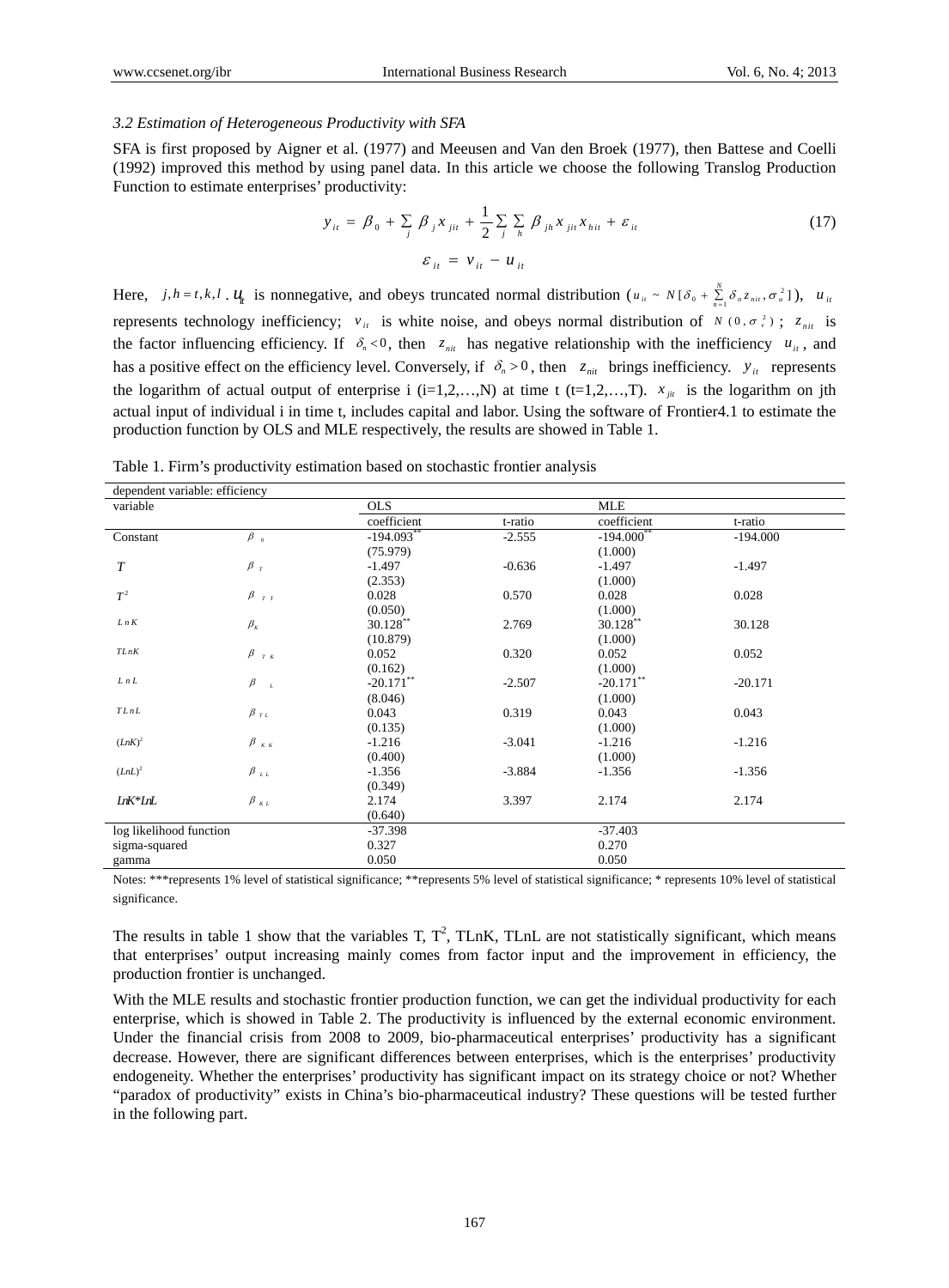| company        | year           | <b>TFP</b> | company        | year           | <b>TFP</b> | company        | year           | <b>TFP</b> |
|----------------|----------------|------------|----------------|----------------|------------|----------------|----------------|------------|
|                |                | 0.9069     | 8              | $\overline{2}$ | 0.9108     | 5              | $\overline{4}$ | 0.9109     |
| 2              |                | 0.9119     | 9              | 2              | 0.9264     | 6              | $\overline{4}$ | 0.9062     |
| 3              |                | 0.9126     | 10             | 2              | 0.9263     | $\overline{7}$ | $\overline{4}$ | 0.9106     |
| 4              |                | 0.9168     |                | 3              | 0.9183     | 8              | $\overline{4}$ | 0.9172     |
| 5              |                | 0.9022     | $\overline{2}$ | 3              | 0.9113     | 9              | $\overline{4}$ | 0.9223     |
| 6              |                | 0.9106     | 3              | 3              | 0.8951     | 10             | $\overline{4}$ | 0.9294     |
|                |                | 0.9194     | $\overline{4}$ | 3              | 0.9143     | $\mathbf{1}$   | 5              | 0.9055     |
| 8              |                | 0.9115     | 5              | 3              | 0.9141     | $\overline{c}$ | 5              | 0.9100     |
| 9              |                | 0.9232     | 6              | 3              | 0.9075     | 3              | 5              | 0.8914     |
| 10             |                | 0.9208     | $\overline{7}$ | 3              | 0.9151     | $\overline{4}$ | 5              | 0.9234     |
|                | $\overline{c}$ | 0.9086     | 8              | 3              | 0.9169     | 5              | 5              | 0.9147     |
| $\mathfrak{D}$ | 2              | 0.9115     | 9              | 3              | 0.9223     | 6              | 5              | 0.9070     |
| 3              | 2              | 0.9020     | 10             | 3              | 0.9269     | 7              | 5              | 0.9124     |
| 4              | $\overline{2}$ | 0.9152     |                | 4              | 0.9098     | 8              | 5              | 0.9135     |
| 5              | $\overline{2}$ | 0.9099     | $\overline{2}$ | $\overline{4}$ | 0.9061     | 9              | 5              | 0.9286     |
| 6              | $\overline{2}$ | 0.9156     | 3              | 4              | 0.8999     | 10             | 5              | 0.9310     |
|                | 2              | 0.9164     | 4              | 4              | 0.9131     |                |                |            |

Table 2. The productivity of biological medicine company from 2006 to 2010

#### *3.3 Empirical Analysis on the Export Strategy Choice of Productivity Heterogeneous Firms*

According to the theoretical deduction and basic hypothesis, heterogeneous firms' strategy has relationship with labor, capital and R&D as well as productivity. So we set the following Probit model to test the hypothesis:

$$
\delta_{i,t} = \beta_0 + \beta_1 T f p_{i,t} + \beta_2 E m p_{i,t} + \beta_3 C a p_{i,t} + \beta_4 R D_{i,t} + \beta_5 S a l_{i,t} + \mu_{i,t}
$$
\n(18)

Here,  $\delta_{i,j}$  is a dummy variable, which represents bio-pharmaceutical enterprises' strategy,  $\delta_{i,j} = 1$  is export-oriented strategy at time t, and  $\delta_{i,j} = 0$  is only serving the domestic market at time t.  $T f p_{i,j}$  is the enterprise's TFP. Furthermore, we choose enterprises' labor input  $\frac{Emp_{i,t}}{p}$ , Paid-in Capital  $\frac{Cap_{i,t}}{Rep_{i,t}}$ , R&D  $\frac{RD_{i,t}}{p}$ and the business revenue  $Sal_{i,i}$  as the control variables. All the data comes from companies' annual reports, and the estimated results are showed in table 3.

Table 3. The results of Probit model estimation on strategy choice of bio-pharmaceutical companies

| dependent variable: choice of strategy |             |                |         |  |
|----------------------------------------|-------------|----------------|---------|--|
| variable                               | coefficient | standard-error | z-ratio |  |
| constant                               | 0.2302      | 0.0432         | 5.33    |  |
| Emp                                    | 0.0196      | 0.0012         | 16.03   |  |
| Cap                                    | 0.0038      | 0.0011         | 3.37    |  |
| RD.                                    | $-0.0005$   | 0.0005         | $-0.89$ |  |
| Sal                                    | 0.0111      | 0.0008         | 14.63   |  |
| Tfp                                    | 0.1432      | 0.0481         | 2.97    |  |
| log likelihood                         | 166.650     |                |         |  |

According to the Probit regression results, the variables are statistically significant, and the reliability and stability of the model are also very good. The variable of productivity has a significant influence on export-oriented strategy choice.

The Probit model can be expressed as:

$$
\delta_{i,t} = 0.2302 + 0.1432 \text{ Tfp}_{i,t} + 0.0196 \text{ Emp}_{i,t} + 0.0038 \text{ Cap}_{i,t} - 0.0005 \text{ RD}_{i,t} + 0.0111 \text{ Sal}_{i,t} \tag{19}
$$

So the probability of choosing export-oriented strategy for bio-pharmaceutical enterprises is:

$$
p_i = \phi(\delta_{i,t}) = \phi(0.1432Tfp_{i,t} + 0.0196Emp_{i,t} + 0.0038Cap_{i,t} - 0.0005RD_{i,t} + 0.0111Sal_{i,t})
$$
\n(20)

From this probability function, the enterprises with higher productivity are more likely to choose export-oriented strategy. The control variables of labor input, capital, and business revenue are also improve the probability of China's bio-pharmaceutical enterprises choosing export-oriented strategy. In all, the results prove the basic hypothesis of new-new trade theory, and we will also use Tobit model to do the robust test, the results are showed in table4.